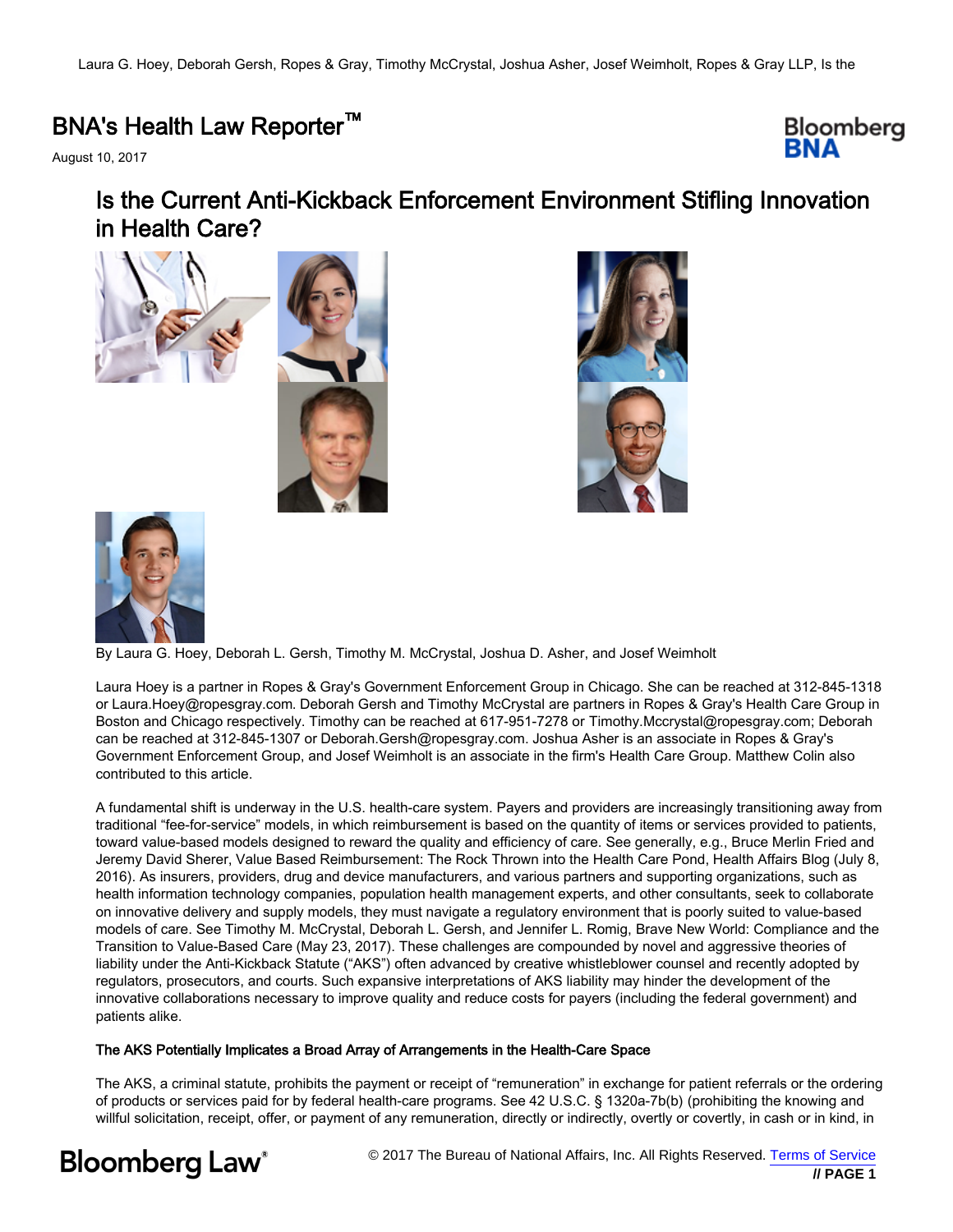return for either referrals of federal health-care program patients or the arranging, recommending, leasing, or ordering of any item or service reimbursed by a federal health-care program). The statutory restriction is both nebulous and broad: remuneration includes anything of value, and the statute has been interpreted to cover any arrangement in which even one purpose of the remuneration is to induce referrals. See United States v. Kats, 871 F.2d 105 (9th Cir. 1989); United States v. Greber, 760 F.2d 68 (3d Cir. 1985), cert. denied, 474 U.S. 988 (1985). The Affordable Care Act included amendments to the AKS that lessened the intent standard, 42 U.S.C. § 1320a-7b(h), and made it easier to bring a claim under the civil False Claims Act ("FCA") for claims allegedly tainted by AKS violations, 42 U.S.C. § 1320a-7b(g), compounding the overall enforcement risk and scope of liability for health-care providers.

Recognizing the broad scope of arrangements potentially implicated by the AKS, Congress has provided for certain statutory exceptions and authorized the U.S. Department of Health and Human Services ("HHS") Office of Inspector General ("OIG") to promulgate additional safe harbors to protect innocuous, or even potentially beneficial, business and payment practices. See 42 U.S.C. § 1320a-7b(b)(3); Medicare and Medicaid Patient and Program Protection Act of 1987, Pub. L. No. 100–93, § 14, 1 01 Stat. 697, 697–98. OIG has promulgated safe harbors protecting, for example, certain kinds of investment interests, rental of space and equipment, personal services and management contracts, sales of physician practices, warranties, discounts, bona fide employment relationships, and group purchasing organizations. See generally 42 C.F.R. § 1001.952. To qualify for protection, all elements of the applicable safe harbor must be satisfied. When a health-care arrangement exists outside of an exception or safe harbor, the government and courts must examine a number of factors to determine if the AKS is implicated.

#### Government Authorities Continue to Expand the Scope of AKS Enforcement Beyond Traditional Kickback Schemes

Consistent with the statute's underlying purposes—namely, protecting against the cost-, quality-, and competition-related effects of improper referral arrangements—early AKS enforcement cases centered on barely disguised bribes or kickback schemes in which hospitals, labs, drug companies, and other providers made cash payments to physicians in exchange for patient referrals. As health-care providers and their compliance programs have evolved, however, kickback cases have become more complex. Now, cases often involve one or more intermediaries and implicate payments or other forms of remuneration that arguably fall within a safe harbor.

One recent focus of OIG guidance and Department of Justice ("DOJ") investigations and enforcement actions are patient assistance programs run by co-pay foundations. Co-pay foundations are 501(c)(3) charitable organizations—largely funded by donations from manufacturers—that provide financial assistance to patients who cannot afford the cost-sharing obligations of drugs prescribed by their physicians. These charities primarily assist Medicare Part D patients because Medicare often requires patients to pay significant out-of-pocket costs for life-saving drugs and federal law prohibits manufacturers from providing direct financial assistance to federal beneficiaries as they can for commercially insured patients. In contrast to more straightforward kickback schemes, which present clear risks of overutilization that would drive up costs for both beneficiaries and the government, the cost- and quality-related effects of industry-funded co-pay foundations are less apparent.

OIG has long acknowledged both the valuable safety net provided by co-pay foundations and the potential for abuse, establishing safeguards through a series of advisory opinions and special advisory bulletins. As summarized in OIG's 2005 Special Advisory Bulletin, "the independent charity PAP must not function as a conduit for payments by the pharmaceutical manufacturer to patients and must not impermissibly influence beneficiaries' drug choices." See OIG Special Advisory Bulletin: Patient Assistance Programs for Medicare Part D Enrollees (2005). The OIG guidance, therefore, prohibits manufacturers from exerting any direct or indirect influence or control over the charity or from receiving data from the charity that would enable the manufacturer to correlate the amount or frequency of its donations with the number of subsidized prescriptions for its products. See OIG Special Advisory Bulletin: Patient Assistance Programs for Medicare Part D Enrollees (2005); OIG Supplemental Special Advisory Bulletin: Independent Charity Patient Assistance Programs (2014). Although manufacturers may earmark their contributions for specific disease funds supported by the charities, the disease funds must be defined "in accordance with widely recognized clinical standards and in a manner that covers a broad spectrum of available products.

Since 2015, co-pay foundations have been the focus of a number of ongoing DOJ investigations. Companies including Valeant Pharmaceuticals, Gilead Sciences Inc., and Celgene Corp., among others, have disclosed subpoenas requesting information related to their donations to co-pay foundations. See Benjamin Elgin & Robert Langreth, Celgene Accused of Using Charites 'Scheme' to Gain Billions, Bloomberg Businessweek (Aug. 1, 2016); Benjamin Elgin & Robert Langreth, How Big Pharma Uses Charity Programs to Cover for Drug Price Hikes, Bloomberg Businessweek (May 19, 2016). News reports suggest that DOJ has advanced a theory that manufacturers have violated the AKS through their attempts to influence the charities in order to channel donations to patients who are prescribed the manufacturers' own products, thereby inducing Medicare patients to purchase expensive drugs that they otherwise could not afford and shielding those patients from increases in drug prices. These investigations appear to mark a shift in DOJ's focus in AKS cases from pursuing alleged

**Bloomberg Law®**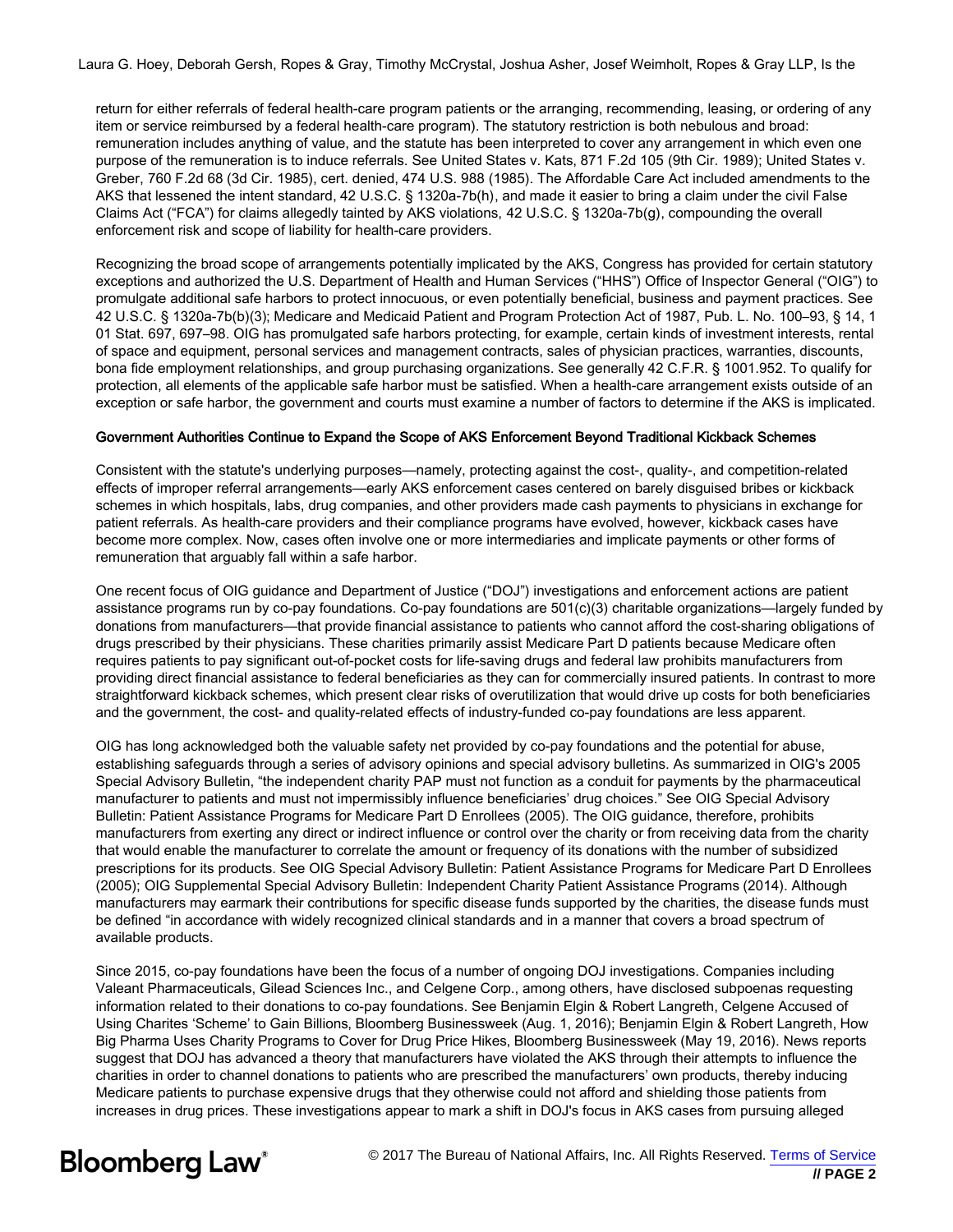kickbacks to physicians to induce prescription writing to kickback theories involving remuneration paid to the patient to induce the filling of prescriptions. To be sure, these investigations do not involve direct payments from manufacturers to patients; rather, they involve alleged payments made by the manufacturers indirectly to patients via a co-pay foundation with which the manufacturers have no formal affiliation.

While there is no case law that directly tests the government's theory, cases involving other indirect remuneration schemes may preview the arguments the government would make in cases against co-pay foundations and their donors. The United States recently filed an amicus brief in U.S. ex rel. Greenfield v. Medco, a case before the U.S. Court of Appeals for the Third Circuit. See Brief for the United States as Amicus Curiae in Support of Neither Party, United States of America, ex rel. Greenfield v. Medco Health Solutions, Inc. (3d Cir. Apr. 17, 2017). In Medco, a former vice president of Accredo Health Group, Inc., a provider of specialty pharmacy services to hemophilia patients, contends that his former company and related defendants paid kickbacks to two charities in order to induce the charities to refer hemophilia patients to Accredo and to recommend that the patients use Accredo's services. The district court, in granting defendants' summary judgment motion, held that, even assuming the relator had proven that Accredo violated the AKS, he had not established that the kickbacks caused the charities' referrals and recommendations, or that those referrals and recommendations caused the patients' decisions to use defendants' services. Without any evidence that particular patients chose Accredo because of its donations, the court concluded that the relator could not sustain a claim under the False Claims Act (noting that the FCA imposes civil liability on "any person who . . . knowingly presents, or causes to be presented, a false or fraudulent claim for payment or approval").

Even though the United States, in its amicus brief, agreed with the district court that, to establish a false claim, the claims Accredo submitted for federal beneficiaries must have resulted from the alleged kickbacks paid to the charities (i.e., those claims must be tainted by the kickbacks), the government argued that the district court erred by requiring a causal connection between the kickbacks and the false claims. According to the government, the FCA does not require "that the kickbacks in fact corrupted the charities' decision to refer patients to Accredo and recommend Accredo's services, and that those referrals and recommendations in fact corrupted the patients' decisions to use Accredo's services." The government's position is that, to establish a false claim, a plaintiff need only show that the claimed medical care was not provided in compliance with the AKS or that the underlying transaction did not comply with the AKS.

The United States' position in the Medco appeal may be a reaction not only to the lower court's decision, but also to a decision issued last year by a federal district court in California in U.S. ex rel. Brown v. Celgene Corp., 226 F. Supp. 3d 1032, 2016 BL 437201 (C.D. Cal. Dec. 28, 2016). In Celgene, the relator alleged a number of claims under the FCA, including that the company violated the AKS by "directing money through co-pay foundations to induce patients to buy its [multiple myeloma] drugs." The court soundly rejected this argument on the grounds that there was no evidence that Celgene's donations were contingent on the foundation's agreement to purchase or recommend Celgene's drugs. In fact, the evidence suggested the opposite was true: the foundation supported a number of multiple myeloma drugs that were manufactured by companies other than Celgene.

While the United States did not intervene in Celgene, the government's position in Medco suggests that it would dispute any notion that either the AKS or FCA requires evidence that the co-pay foundations recommended a donor's products in exchange for donations or that the donations induced the patient's purchase of drugs reimbursable by Medicare.

#### Novel Interpretations of the AKS Have Also Been Adopted by Courts in Commercial Litigation

Expansive interpretations of the AKS have not been limited to the traditional criminal and civil false claims contexts. A recent decision involving an online auction arrangement, MedPricer.com, Inc. v. Becton, Dickinson and Co., No. 3:13-cv-1545, 2017 BL 68209 (D. Conn. March 6, 2017) highlights the risk of nontraditional AKS scrutiny in the commercial litigation context and the increased risk that courts will invalidate innovative health-care arrangements. Online auction services provide a platform by which health-care providers and hospitals can negotiate with suppliers of medical equipment through an online system of requests and bids. This system gives purchasers of medical equipment the opportunity to seek competitive pricing and to award business to suppliers that can provide necessary products at lower prices. Operators of the online auction portals facilitate the bid process and receive a commission when bids are accepted. In MedPricer, a federal district court in Connecticut held that an online auction service contract violated the AKS. The contract, the court reasoned, would result in payment for "arranging" the purchase of goods for which reimbursement may be received from federal health-care programs.

The case originated as a contract dispute between MedPricer.com, Inc. ("MedPricer"), the operator of an online medical equipment auction portal, and Becton, Dickinson and Company ("Becton"), a supplier of medical equipment. Hospitals and other providers engage MedPricer to facilitate negotiations with suppliers of medical equipment through an online system of requests for quotes ("RFQs") and bids. MedPricer has no role in determining which suppliers are invited to participate in the

## **Bloomberg Law**<sup>®</sup>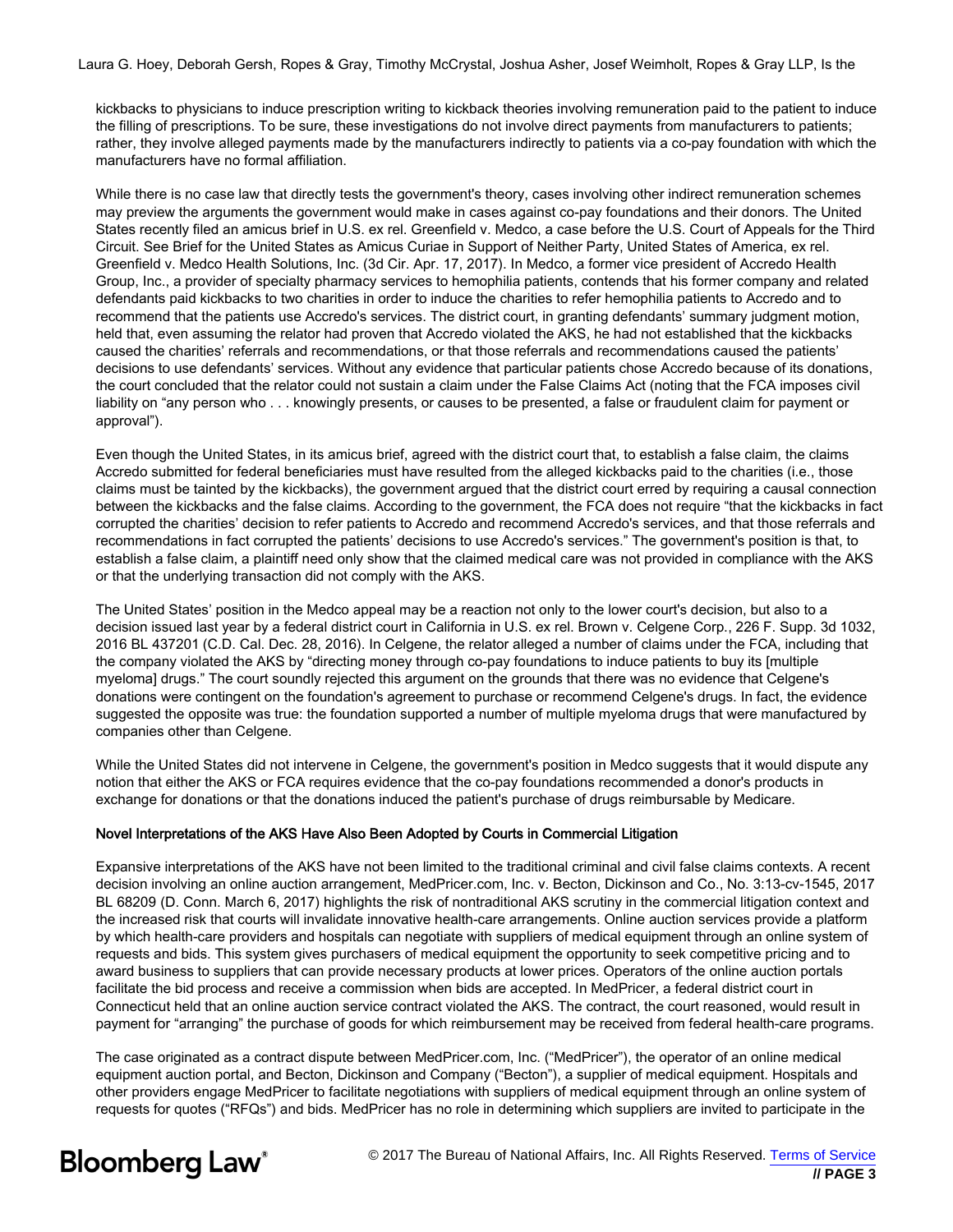bidding and which are ultimately awarded the business. Those decisions are controlled entirely by the hospitals and other purchasers. Each supplier that is invited to participate in online bidding agrees, if selected, to pay MedPricer a fee of 1.5 percent of the value of the transaction based on the volume of business as detailed in required monthly sales reports. After successfully participating in three sourcing events, Becton refused to provide sales reports or pay MedPricer the fee. As a result, MedPricer filed an action against Becton alleging breach of contract, among other claims. In briefing on cross motions for summary judgment, Becton argued that the contract was unenforceable under Connecticut law because it violated the AKS.

The court agreed with Becton's argument that the contract "violates the AKS because it involves MedPricer's receiving 'remuneration' for 'arranging' the purchasing of goods for which payment may be made in whole or in part under a federal healthcare program." The court rejected MedPricer's contention that, to be liable for "arranging" a sale, a party must have intended to sell the products at issue. The court concluded that MedPricer, through the sourcing events, "arranges" for the purchase or selling of goods even though MedPricer plays no role in selecting the suppliers that are invited to bid or in selecting which supplier is awarded a contract. Instead, by providing services that buyers and suppliers may utilize in the bidding process and receiving a commission based on sales, the court found that MedPricer "arranges" for the purchase or selling of goods. The court further held that, because Becton sold the items to a hospital that provides services reimbursable under a federal health-care program, and the items themselves could be used in performing those services, the sales that MedPricer "arranges" consisted of items "for which payment may be made in whole or in part under a Federal healthcare program." Moreover, the court held that Becton was not required to establish that MedPricer "knowingly and willfully" solicited remuneration because the scienter requirement only applied to criminal enforcement actions and was not required to find that a contract violates the AKS.

The MedPricer decision is significant not only because of the expansive interpretation of the AKS adopted by the court, but also because it raises the possibility that disgruntled parties will increasingly seek to invalidate innovative health-care arrangements by arguing that the contract violates the AKS. Moreover, it is notable here that the court did not attempt to address how the arrangement in question would possibly increase federal health-care expenditures, which, as noted above, is one of the primary purposes of the AKS. Rather, by invalidating a valuable tool that had enabled hospitals and providers to entertain competitive bids from suppliers, the decision is likely to make procurement decisions more opaque and have the very effect that the AKS was intended to guard against.

#### Expansive Theories of AKS Liability May Impede Innovation and Collaboration in the Transition Toward Value-Based Care

Given the broad and nebulous scope of the AKS statutory prohibition, providers and other entities operating in the health-care space traditionally have sought to structure all arrangements involving potential remuneration to fit within one of the AKS safe harbors. This is often not possible with value-based care initiatives, because at least some portion of the fees under such arrangements are "at risk" based upon a combination of cost savings, improved clinical quality, or patient outcomes—in contrast to the relevant safe harbors, which generally require that the aggregate compensation, fee, or discount (as applicable) be set in advance. See generally 42 C.F.R. § 1001.952. Risk-sharing arrangements also complicate any fair market value analyses, making it even more difficult to satisfy the safe harbor requirements.

The Affordable Care Act authorized waivers of certain fraud and abuse laws, including the AKS, in connection with specific value-based care initiatives developed by the Centers for Medicare & Medicaid Services ("CMS"). OIG has promulgated model-specific waivers for the Medicare Shared Savings Program, the Bundled Payments for Care Improvement Initiative, the Comprehensive Care for Joint Replacement Model, and certain other value-based care initiatives. However, not all modelspecific waivers are necessarily available to all participants in a given model, and a waiver will apply to a particular arrangement only if all conditions of the waiver are met. More importantly, such waivers are of no effect in the context of commercial value-based care initiatives, which account for a large and growing proportion of the value-based care market. See, e.g., UnitedHealth, Aetna, Anthem Near 50% Value-Based Care Spending, Forbes (Feb. 2, 2017) (noting that UnitedHealth, Aetna, and Anthem—three of the nation's largest health insurers—report paying out almost half of their reimbursements through value-based care initiatives).

In the absence of safe harbor protection or applicable waivers, companies typically seek to structure arrangements to meet as many of the elements of an applicable AKS safe harbor as possible. With respect to risk-sharing arrangements and other value-based care initiatives, companies also have looked to relevant sub-regulatory guidance from OIG, including advisory opinions highlighting certain safeguards that OIG has indicated may mitigate the risk of fraud and abuse. See, e.g., Advisory Opinion 12-22 (Jan. 7, 2013).

Such one-off advisory opinions and special fraud alerts, however, provide limited guidance for health-care providers and other entities seeking to collaborate on value-based care initiatives, and there is a growing demand for OIG to adopt additional or